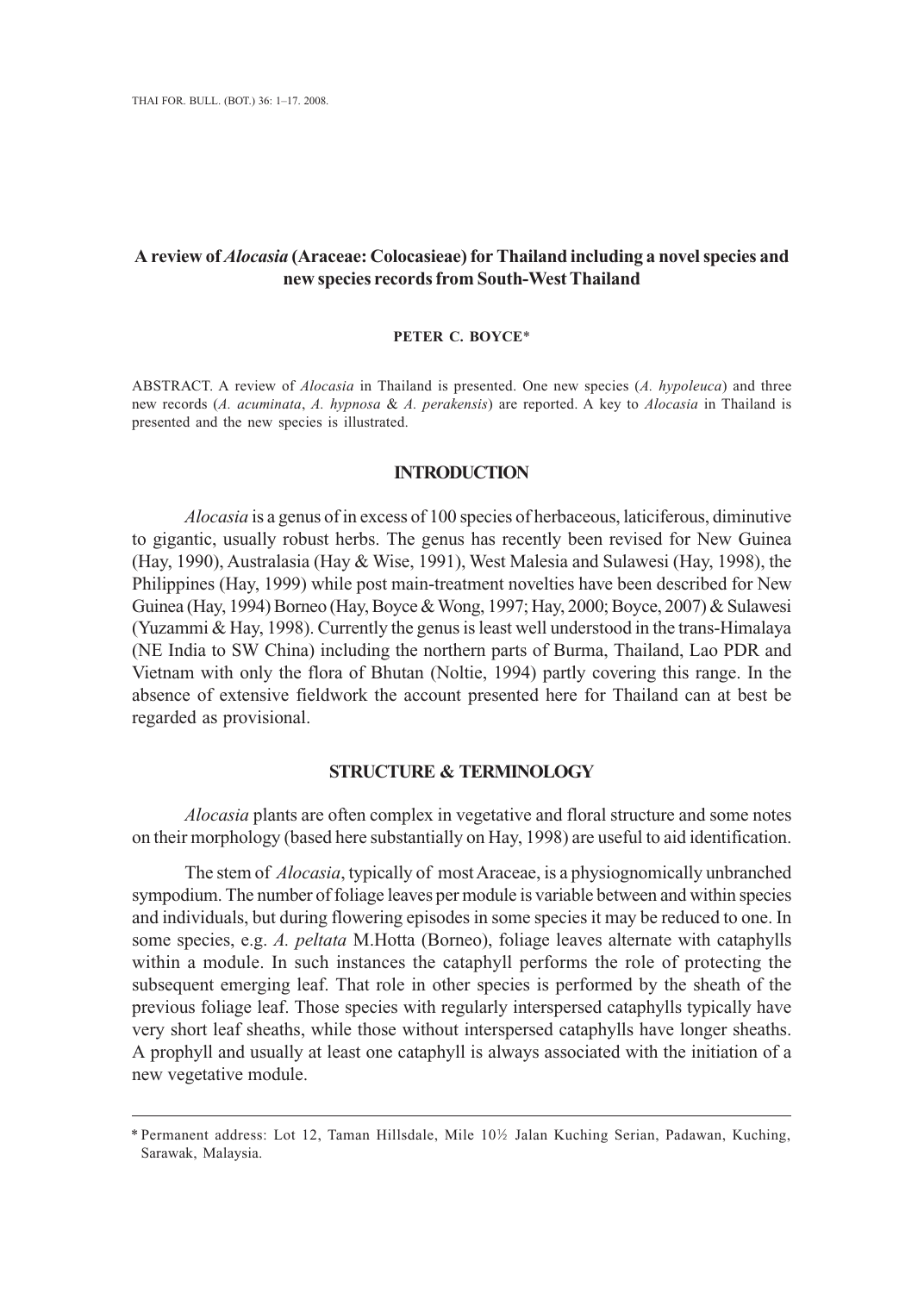The petiole divides, as it runs into the lamina, into three principal veins - the anterior costa (midrib) and two posterior costae which support the anterior and posterior lobes of the blade respectively. The shape of the posterior lobes of the leaf is sometimes of diagnostic importance. Terms used here to describe them are for the most part self-explanatory, such as 'acute', 'obtuse', etc. The posterior lobes are asymmetric, the outer sides being united with the anterior lobe, while the inner sides (i.e., those that face each other across the sinus) are free (unless the leaf is peltate). In some instances, such as the Scabriuscula Group, the shape of the piece of lamina on the inside of each posterior lobe may need to be used for identification purposes. For these parts I have used terms such as 'lanceolate', 'ovate', etc. even though the posterior lobe is not symmetrical about the posterior costa. Thus, 'inner side of posterior lobe lanceolate' means that the inside piece of lamina is shaped like a longitudinally bisected lanceolate leaf.

Primary veins run pinnately off both sides of the anterior costa and pedately off the outer (anterior) side of each posterior costa. Glands, of unknown function but perhaps involved with 'lubrication'of the new leaf as it emerges through the often very constraining petiolar sheath, are found in the axils of the primary veins on the abaxial side of the leaf, and may also occur scattered over the surface of the petiole. Secondary venation arises direct from the costae and from the primary veins and is typically colocasioid: secondary veins arising from the primary veins typically run initially at a wide angle from the primary venation and are then deflected towards the margin of the blade. In some species the secondary veins unite between the primary veins into more or less sinuous interprimary collective veins. These may be very well developed and distinct, and while they are a useful feature for distinguishing some species, the state intergrades with a complete absence of interprimary veins and some species evince a variety of intermediate states. In some species some secondary veins are intermediate in thickness between the normal secondary venation and the primary veins, and they may even bear glands in their axils like the primary venation. These are termed subsidiary veins. The primary and secondary veins run into a marginal vein, or in some species a distinct intramarginal vein.

In most, if not all species the rhizome produces at or below soil level a number of short to rarely greatly elongated, slender, branched or unbranched stolons terminating in more or less globose tuberules.

Except in the smallest species the vegetative module is terminated by a synflorescence composed of pairs of inflorescences. Each pair consists of a cataphyll subtending a terminating inflorescence (i.e., peduncle with spathe and spadix) and a second inflorescence arising in the axil of the cataphyll and itself subtended by a bicarinate prophyll. A relay axis develops from the axil of the leaf immediately below the first cataphyll of the bimodular subunit. The relay axis bears first a bicarinate prophyll and then, depending on whether or not the relay module is initially vegetative, a foliage leaf (which may or may not be preceded by one or more vegetative cataphylls) or another synflorescence. If a foliage leaf has been produced, the module may continue to produce foliage leaves and the flowering episode has consisted simply of two inflorescences. Alternatively, the foliage leaf may be followed immediately by another pair of inflorescences and another relay axis with a single foliage leaf and so on, so that the flowering episode consists of a compressed sympodium of flowering units displaced into lateral positions and interspersed with foliage leaves, as in *A. macrorrhizos*. If, however, the first relay axis is not initially vegetative, a second pair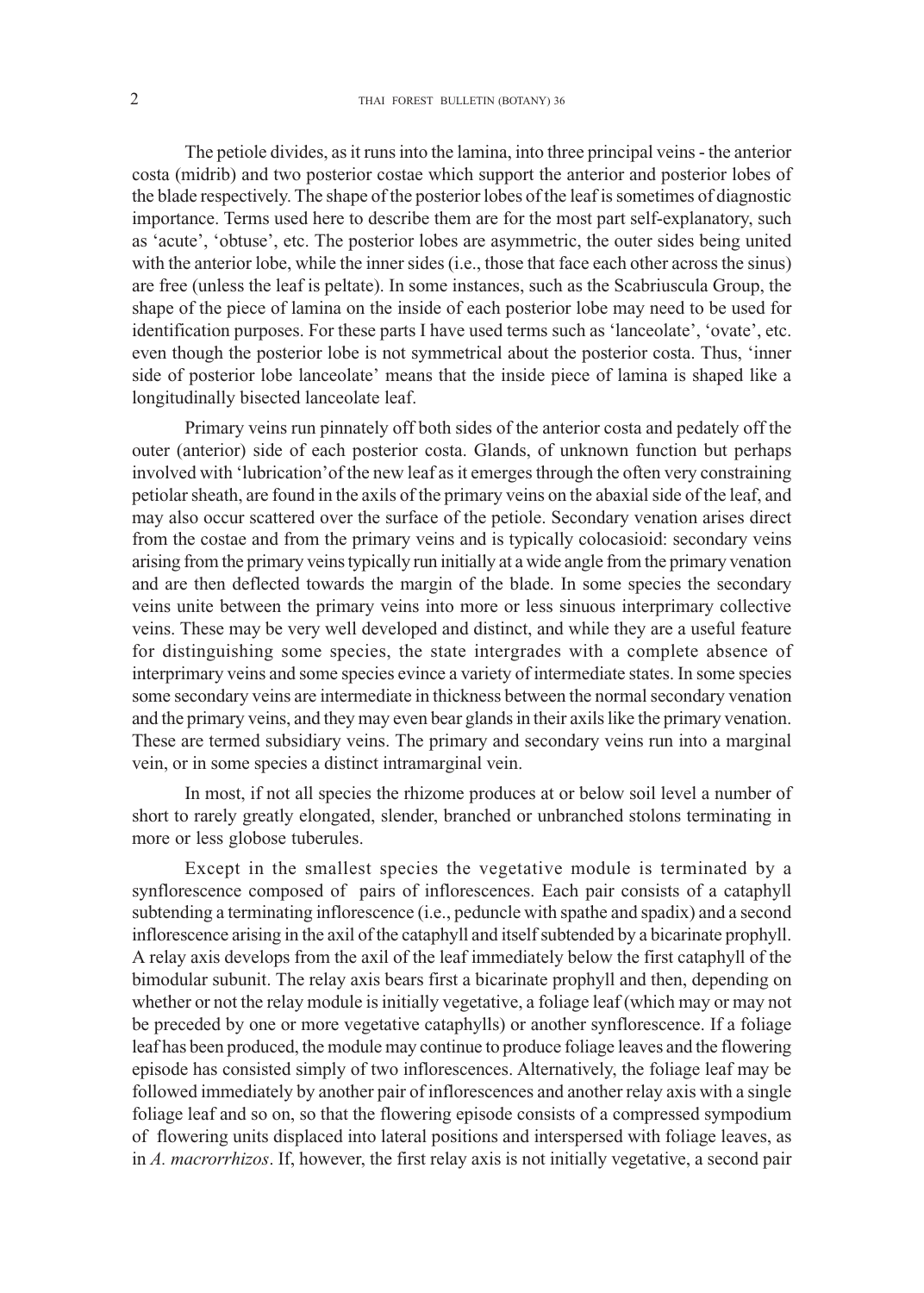of inflorescences follows upon the first, and a third and fourth and so on each arising from the axil of the prophyll subtending the previous pair. Eventually the flowering episode ceases and the last relay axis bears a foliage leaf which emerges from the centre of a larger or smaller sympodial cluster of inflorescence pairs - up to about 20 in robust species such as *A. sarawakensis* M.Hotta (Borneo). After rapid resumption of vegetative growth the stem may bear a ring of physiognomically lateral infructescences below the leaf crown of the new vegetative module, e.g., in *A. robusta* M.Hotta (Borneo, Anambas Islands).

The spathe is divided into a convolute thicker lower portion – the 'lower spathe' – which houses the female zone of the spadix and which persists into fruiting and a thinner, ephemeral open limb (this part is also convolute and persistent in some East Malesian species of the Xenophya Group). The two portions of the spathe are differentiated by a constriction so that the lower part is globose to ovoid. The spadix, as is the general case in Araceae, is protogynous and at the time of stigma receptivity the spathe constriction loosens, providing pollinators access to the pistils, simultaneously the inflorescence may emit a detectable scent – highly fragrant to an odour of decay. At this time the spathe limb is generally erect. At the end of female anthesis, the spathe constriction closes and grips the spadix and scent production ceases. There is a sterile zone between the male and female zones of the spadix and typically the spathe constriction is level with this so that after female anthesis the female zone is isolated from the male zone. Male anthesis then occurs. The pollen is mealy and drops to collect between the lip of the limb and the spadix or in a trough-like annular fold that has developed at the base of the limb.

The female zone of the spadix consists of naked pistils. The sterile zone, or interstice, is partly or entirely covered with truncate neuter organs (synandrodia), which often but not always appear to be of two types. The lower whorl(s) (with respect to the spadix) may be composed of smaller, often longer structures than the upper ones and they commonly react differently (remaining white) in alcohol to the larger upper ones which closely resemble the male flowers except for the absence of pollen thecae. This differentiation of the neuter organs is much clearer in *Alocasia odora*, where the lowermost neuter organs are not in connate groups, but instead partially encircle the uppermost pistils clearly in the positions of staminodes. The next whorl (with respect to the spadix) of neuter organs consists of united 'staminodes' with a central hole, seemingly where the pistil would be. There is then one or more similar whorls followed by an abrupt transition to structures resembling sterilised synandria (termed synandrodes). The rhombohexagonal synandria – fertile male flowers – are generally 4–6-merous and consist of connate truncate stamens. The body of the male flower is here termed the synconnective and the vertical pollen thecae are attached throughout their length to its flanks. Typically the thecae reach the top of the synandrium and open through apical pores. However, in some species the synconnective is expanded over the top of the thecae, which release pollen from apical slits into the spaces between the synandria.

The upper part of the spadix forms a well-developed sterile appendix, which is at least sometimes thermogenic (as the male zone may be). The appendix surface is occasionally smooth, but is more usually sinuously, longitudinally and finely channelled -apparently formed of irregular elongate compressed synandrodia.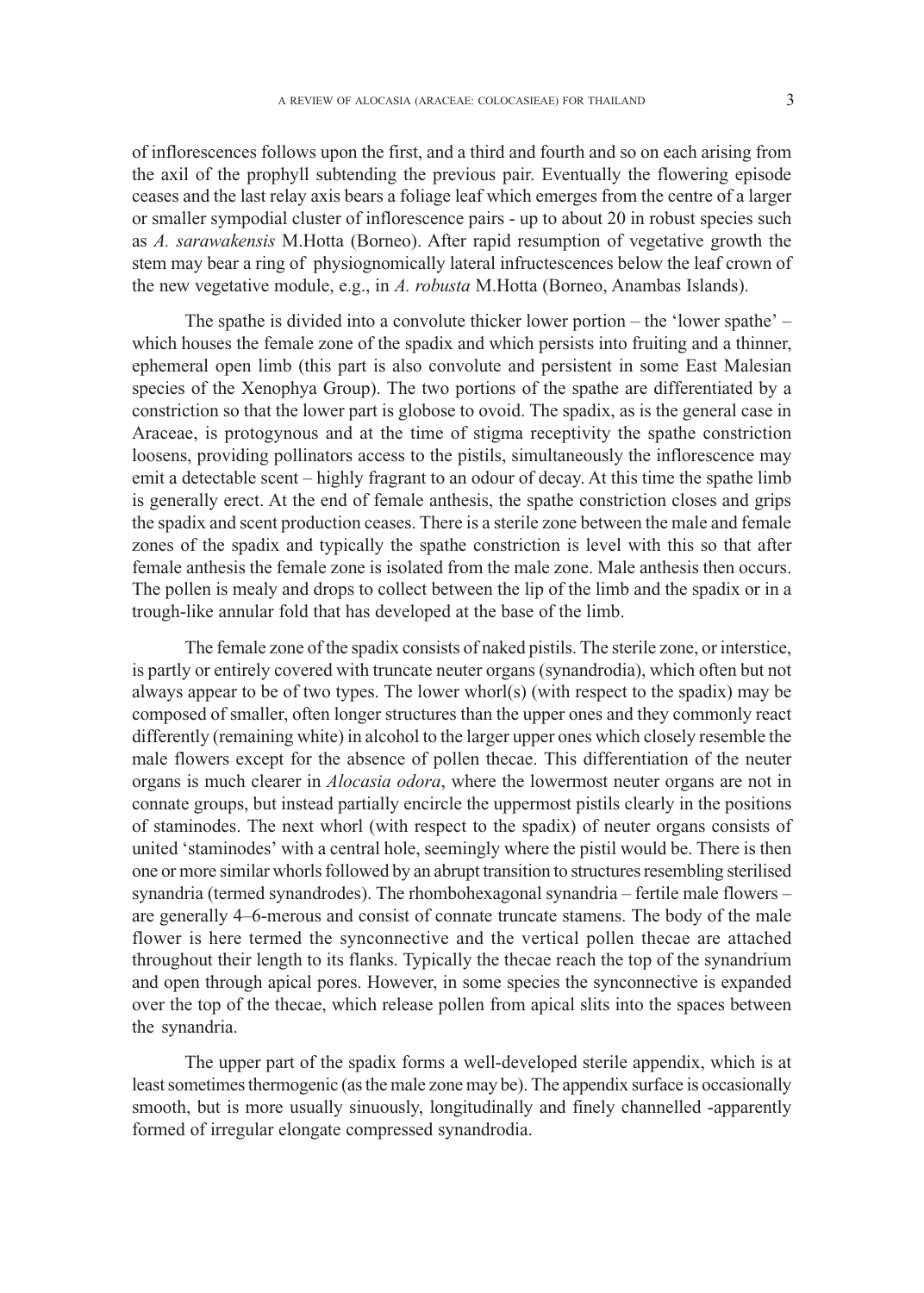After anthesis all rots and falls but for the female part of the spadix and the lower spathe. As the fruits develop and expand, the peduncle generally elongates and the lower spathe enlarges, sometimes becoming conspicuously coloured (e.g., *A. chaii* P.C.Boyce). When the fruits ripen, the fruiting spathe dehisces to reveal orange to red fruits, analogous to arillate seeds in a capsule, contrasting with the discolorous lower spathe interior. The fruits are odourless as far as is known, fleshy and contain one to several seeds a few millimetres in diameter.

# **DISTINGUISHING ALOCASIA AND COLOCASIA**

Traditionally, these two genera, which are undoubtedly closely allied and frequently confused with one another, have been separated on the basis of ovule number and placentation – many ovules on parietal placentas in *Colocasia*, few on basal placentas in *Alocasia* (e.g., Mayo, Bogner & Boyce, 1997: 90). These states are not really of practical use in field identification. However they translate in fruiting plants into markedly different dispersal syndromes, apparently (though not observed in West Malesia) involving birds in *Alocasia,* in marked contrast to the mammal dispersal syndrome of *Colocasia* where the fruits are smelly and inconspicuously coloured with many tiny seeds in slimy mucilage (see Hay, 1996).

In respect of synflorescence architecture, *Alocasia* may be readily distinguished from *Colocasia* by its bimodular synflorescence subunits. Inflorescence multiplication in *Colocasia* is achieved in such a way that the whole synflorescence is equivalent to one bimodular unit in *Alocasia*. Where the inflorescence terminating the vegetative module has only one further inflorescence in the axil of its subtending cataphyll in *Alocasia* (with the synflorescence being built up by relay axes), in *Colocasia* the second inflorescence has a third in the axil of its prophyll and so on up to c. 8 in *Colocasia gigantea*. The relay axis in *Colocasia* is vegetative and thus the whole synflorescence is displaced to a quasi-lateral position on one side of the shoot.

## **ALOCASIA**

(Schott) G. Don in R.Sweet, Hort. Brit., ed. 3: 631 1839 *nom. cons.*; Hook.f., Fl. Brit. India 6: 524. 1893; Ridley, Fl. Malay Penins. 5: 97. 1925; Gagnepain in H.Lecomte, Fl. Indo-Chine 6: 1142. 1942; Mayo, Bogner & Boyce, Genera of Araceae 283–286, Pl.104 i-iii & 130B, 1997; Hay, Gardens Bull. Singapore 50: 221–334. 1998.— *Ensolenanthe* Schott, Bonplandia 9: 368. 1861 — *Schizocasia* Schott, Bonplandia 10: 148. 1862.— *Xenophya* Schott, Ann. Mus. Bot. Lugduno-Batavi 1: 124 1863.— *Panzhuyuia* Z.Y.Zhu, J. Sichuan Chinese Med. School 4(5): 49 1985.

Diminutive to medium-sized, rarely arborescent and gigantic, evergreen or rarely seasonally dormant monoecious herbs with clear to milky latex. *Stem* thick, often ± hypogeal, sometimes stoloniferous and tuberiferous, when epigeal then stem usually erect, rarely elongated and creeping. *Leaves* few to several in terminal crown, rarely solitary, sometimes each leaf subtended by a cataphyll. *Petiole* long, sometimes asperate or glandular, *petiolar sheath* relatively long, mostly persistent, sometimes deciduous. *Lamina* sometimes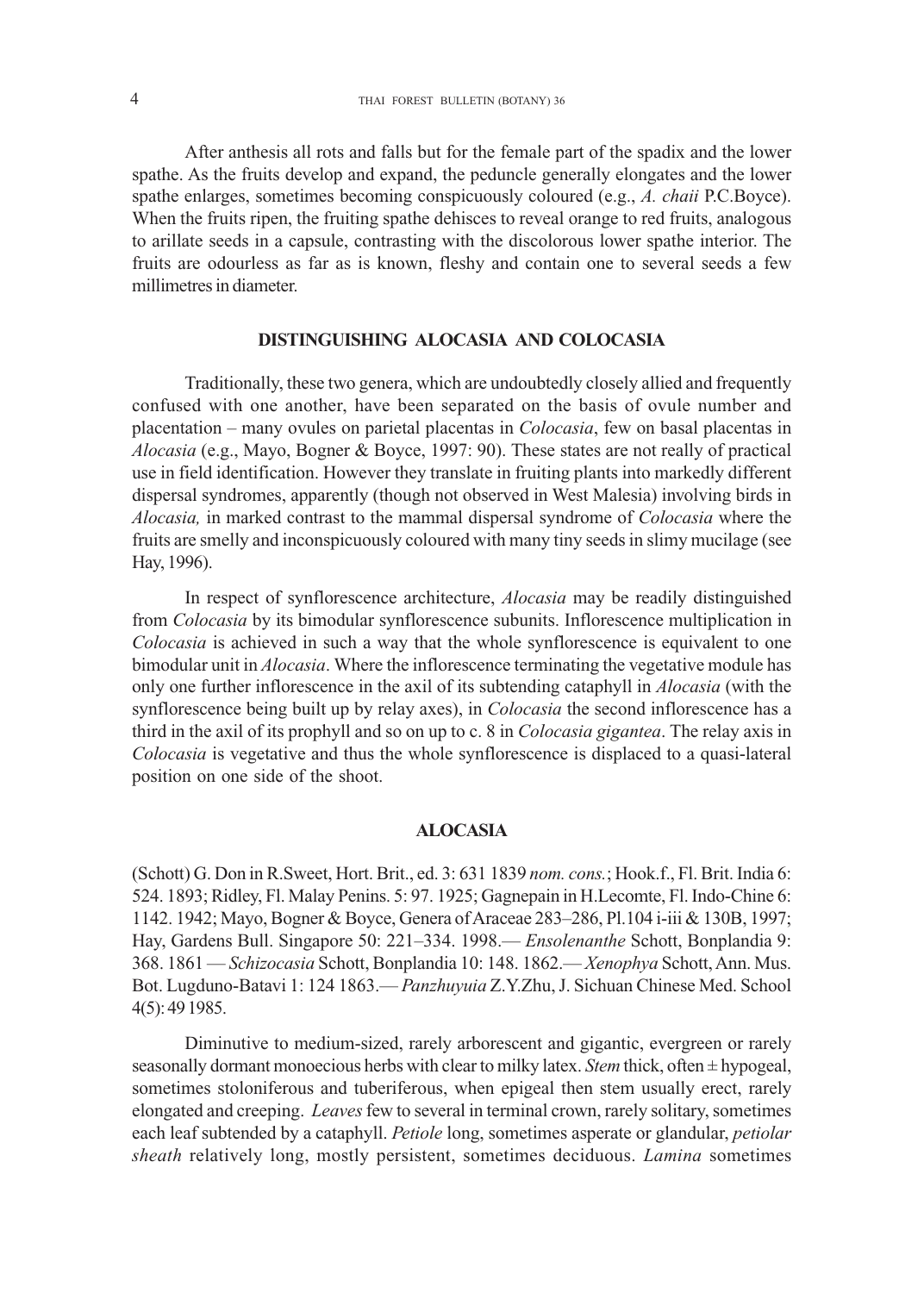pubescent abaxially (not in Thailand), juvenile lamina peltate, at maturity usually sagittate, less often ± hastate or cordate, peltate in some species, margin entire, sinuate or slightly to deeply pinnatifid (the last two states not in Thailand), posterior divisions ovate or triangular; basal ribs well-developed, waxy glands present in axils of primary lateral veins and midrib, primary lateral veins pinnate, forming submarginal collective vein,1–2 closely adjacent marginal veins also present, secondary and tertiary lateral veins arising from the primaries at a wide angle, then arching strongly towards leaf margin, sometimes forming interprimary collective veins ('colocasioid venation'), higher order venation reticulate. *Inflorescences* 2–many in each floral sympodium, appearing with the leaves in seasonally dormant species. *Peduncle* usually shorter than petiole, erect, occasionally declinate at fruiting. *Spathe* strongly constricted between tube and limb, tube with convolute margins, shorter than blade, ovoid or oblong, persistent and then splitting irregularly in fruit; limb oblong, usually boat-shaped, rarely fornicate, at anthesis at first erect, then reflexing and later usually deciduous. *Spadix* sessile, or sometimes shortly stipitate, rarely obliquely adnate to lower spathe, mostly shorter than spathe, *female flower zone* short, conoid-cylindric, separated from male flower zone by a narrower zone of sterile flowers; *male flower zone* usually cylindric, *appendix* conoid to cylindrical. *Flowers* unisexual, perigone absent. *Male flowers* 3–12(–36)-merous, stamens connate into an obpyramidal, subhexagonal, truncate, rarely linear synandrium, thecae oblong to linear-oblong, lateral, dehiscing by apical pore. *Sterile male flowers* synandrodia, shallow, obpyramidal, compressed, truncate; *female flower* with ovary ovoid or oblong, 1-locular or partially 3–4-locular at apex, ovules 6–10, orthotropous, hemiorthotropous, hemianatropous or anatropous, funicle short, placenta basal, stylar region short, stigma depressed-capitate,  $\pm$  distinctly 3–4-lobed. Fruiting spathe ellipsoid, very rarely the whole spathe persistent (not in Thailand), fruit revealed by the lower spathe splitting longitudinally-basicopically. *Fruit* an ellipsoid or obconic-ellipsoid or subglobose berry, 1–5-seeded, stigma remnants persistent, generally ripening red. *Seed* subglobose to ellipsoid, testa thickish, smooth or scabrous, embryo broadly conoid, shortly cylindric or elongate, endosperm copious.

In excess of 100 species distributed from the subtropical eastern Himalayas throughout subtropical and tropical Asia into the tropical western pacific and eastern Australia. Many species are yet to be formally described. Nine species in Thailand, one (*A. hypoleuca*) endemic. Habitat in primary and secondary forests, early regrowth and open swamps, sometimes lithophytic, rarely rheophytic; primarily in everwet conditions, but some species tolerant of quite strong seasonality; predominantly in the lowlands, extending from sea level to lower and mid-montane zones. Two (*A. macrorrhizos* (L.) G.Don and *A. cucullata* (Lour.) G.Don) are found only in association with human disturbance and almost certainly ancient cultigens.

#### KEY TO THE SPECIES

- 1. Plants massive, pachycaul. At least 1m tall.
- 2. Sinus between posterior leaves peltate
- 3. Plant with short stolons at the base of the main stems, these stolons with tuberules at the tips. Spathes greenish white **8. A. odora 8. A. odora**
- 3. Plant lacking stolons. Spathes deep yellow **7. A. navicularis**
- 

2. Sinus between posterior leaves naked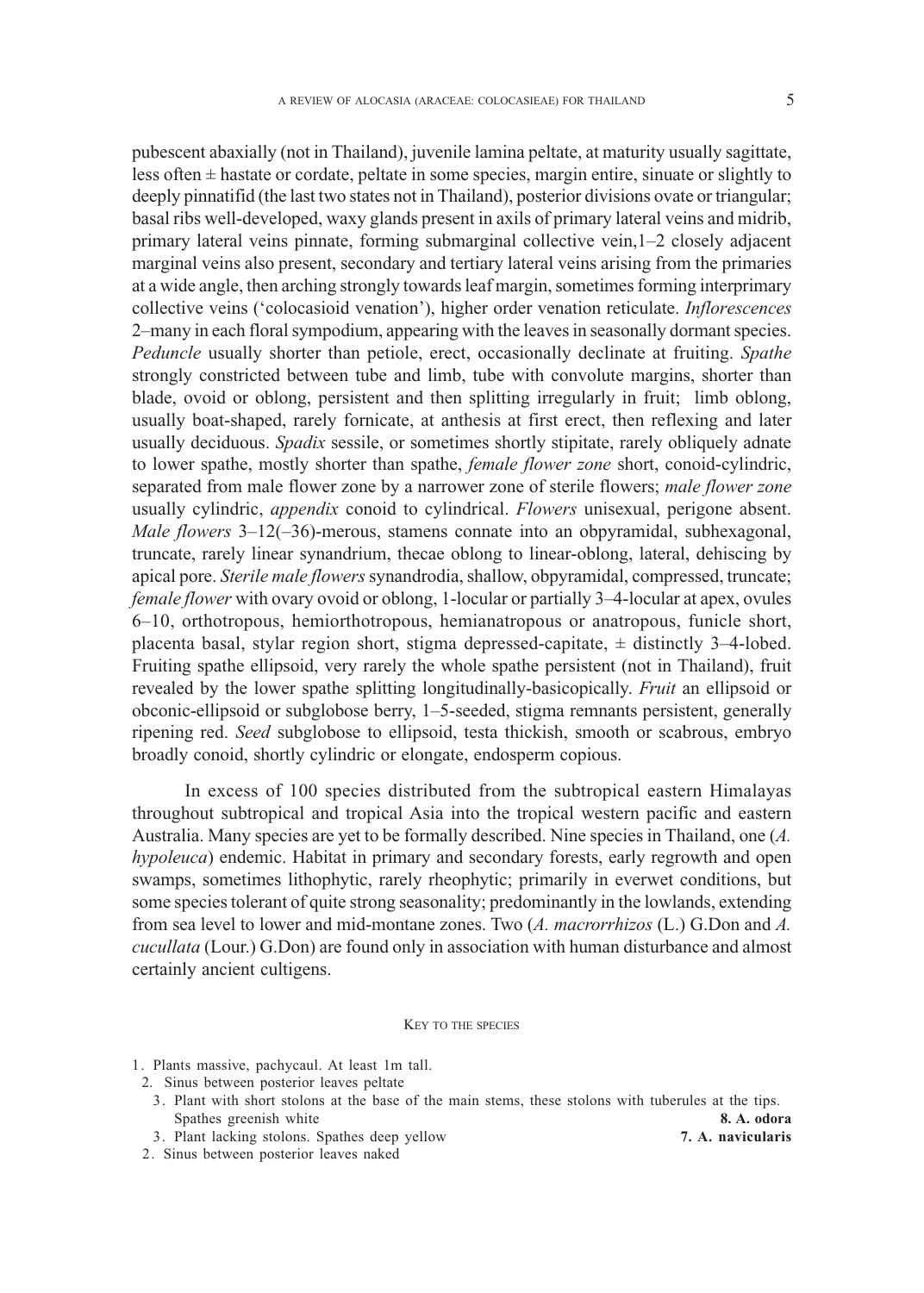- 4. Leaves concolorous green on both surfaces; stems reaching 1.5 m and thence always decumbent; spathe limb pale green, not glaucous; spadix not glaucous; synandria convex topped, ca 2 mm diam.; stigmas 3–5 lobed, lobes conic, spreading; spathe limb deliquescent prior to fruiting; widespread but only known from areas of human disturbance **6. A. macrorrhizos**
- 4. Leaves abaxially glaucous; stems frequently exceeding 2 m and almost never decumbent; spathe limb interior glaucous; spadix weakly glaucous; synandria flat-topped 2 by 1 mm; stigmas blunt, deeply incised, erect; spathe limb marcescent during fruiting; endemic to Chantanaburi **4. A. hypoleuca**
- 1. Plants not so. If taller than 1 m then never massive
- 5. Plants always seasonally dormant; petioles green and leaf lamina not peltate; plant producing long (to 110 cm) horizontal or spreading stolons tipped with tuberules; spathe purple-pink **3. A. hypnosa**
- 5. Plants never seasonally dormant, if so then petioles mottled & leaf lamina peltate and plant never with long stolons; spathe green to white
	- 6. Stems stoutly erect and basally much branched; lamina broadly ovate; only known from areas of human disturbance
	- 6. Stems weakly erect to decumbent, not branching basally; lamina various but never broadly ovate; plants of natural forest
		- 7. Stems without conspicuously elongated internodes; leaves clustered and not noticeably inter spersed with cataphylls; lamina membranous
			- 8. Petioles purple-brown to pink to green, strikingly obliquely mottled chocolate brown; leaf lamina pendent; stigmas conspicuously lobed **5. A. longiloba**
		- 8. Petioles green; leaf lamina spreading; stigmas not conspicuously lobed **1. A. acuminata**
		- 7. Stems with conspicuously elongated internodes; leaves several along the stem, irregularly interspersed with cataphylls; lamina coriaceous to thickly coriaceous and subsucculent

**9. A. perakensis**

## **1. Alocasia acuminata** Schott, Bonplandia 7: 28. 1859; Hook.f., Fl. Brit. India 6: 527. 1893.

Small to medium-sized, slightly robust, evergreen terrestrial herbs to 75 cm tall. *Stem* rhizomatous, generally elongate, erect later decumbent, ca 8–75 by 2–6 cm diam., older parts covered with remains of old leaf bases and cataphylls. *Leaves* up to 5 together, subtended by conspicuous lanceolate papery-membranous cataphylls. *Petioles* glabrous, bright green, ca 15–80 cm long, sheathing in the lower ca  $\frac{1}{4}$ ; *lamina* spreading, narrowly hastato-sagittate to ovato-hastate, 15–60 by 8–20 cm, bright green, posterior lobes  $\frac{1}{4}$ – $\frac{1}{3}$ the length of the anterior, peltate for 25–30% of their length, acute; anterior costa with 3–6 primary lateral veins on each side, the proximal ones diverging at ca 60–100°, the angle decreasing in distal veins and the course more or less straight to the margin; axillary glands hardly conspicuous abaxially; *secondary venation* initially wide-spreading, then sooner or later deflected towards the margin; *interprimary collecting* veins weakly defined. *Inflorescences* usually solitary. *Peduncles* 9–20 cm long, green, erect at first, then declinate, elongating and then erect in advanced fruit, subtended by a series of progressively larger cataphylls. *Spathe* 7–10 cm long, moderately constricted ca 1.5–2.5 cm from the base; *lower spathe green, ovoid; <i>limb* lanceolate, canoe-shaped and longitudinally hooded, 5.5– 7.5 cm, membranaceous, very pale green. *Spadix* subequalling the spathe, ca 6–9.5 cm long, sessile; *female flower zone* 1–1.5 cm; *ovaries* subglobose, ca 1.5–2 mm diam., green; stigma subsessile, white, not or only very slightly lobed; *sterile interstice* 7–10 mm, narrower than the fertile zones, corresponding with the spathe constriction; *lower synandrodia* often with incompletely connate staminodes, the rest elongate rhombo-hexagonal, flat-topped; *male flower zone* subcylindric, 1.2–2.5 by 4.5–8 mm, ivory white; *synandria* 4–6-merous, more or less hexagonal, ca 2 mm diam.; *appendix* 2.5–3.5 cm long, ca same thickness as male flower zone and demarcated from it by a strong constriction, elongate-conic, white. *Fruiting*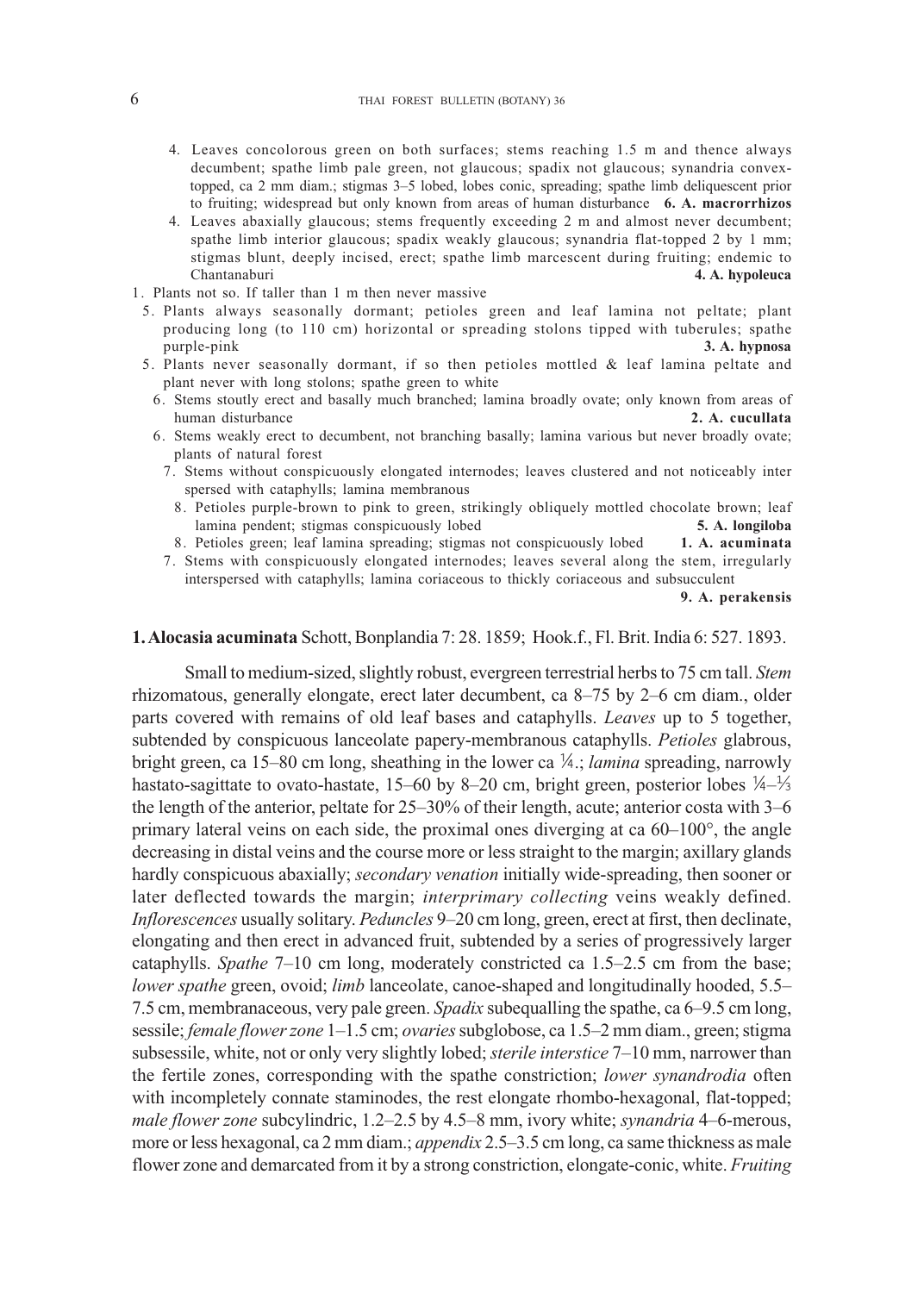*spathe* ovoid, ca 3–4 cm long, green. *Fruits* globose-ellipsoid, ca 0.75 cm diam, green, ripening orange-red.

Thailand.—NORTHERN: Chiang Mai, Phrae; NORTHEASTERN: Khon Kaen; SOUTHWESTERN: Khanchanaburi.

Distribution.— NE India (Assam), Nepal, Bangladesh (Type), N Burma, N Lao PDR, N Vietnam (sight record but not confirmed), SW China (sight record not confirmed).

Ecology.— Moist areas in dry evergreen forest, sometimes on limestone  $\&$  granite; altitude: 650–1175 m.

Vernacular.— None recorded.

Uses.— None recorded.

Notes.— Most similar to *A. longiloba* but readily separable by the unlobed or barely lobed stigma, bright green leaf laminae, plain green petioles and cataphylls and in always having several leaves together. The sessile spadix and unlobed stigmas are diagnostic in Thailand.

**2. Alocasia cucullata** (Lour.) G.Don in R.Sweet, Hort. Brit., ed. 3: 631. 1839; Hook.f., Fl. Brit. India 6: 525. 1893.— *Arum cucullatum* Lour., Fl. Cochinch 2: 536. 1790.— *Caladium cucullatum* (Lour.) Pers., Syn. Pl. 2: 575. 1807.— *Colocasia cucullata* (Lour.) Schott in H.W.Schott & S.L.Endlicher, Melet. Bot.: 18. 1832.— *Caladium rugosum* Desf., Tabl. École Bot., ed. 3: 386. 1829.— *Colocasia rugosa* Kunth, Enum. Pl. 3: 41. 1841.— *Caladium colocasia* Schott ex Wight, Icon. Pl. Ind. Orient. 3: t. 787. 1844.— *Colocasia cochleata* Miq., Index Seminum (AMD) 1853. 1853.— *Alocasia rugosa* Schott, Oesterr. Bot. Wochenbl. 4: 410. 1854.— *Panzhuyuia omeiensis* Z.Y.Zhu, J. Sichuan Chinese Med. School 4(5): 50. 1985.

Small to medium sized, somewhat robust, evergreen clumping herb to 1 m. *Stems* erect, hypogeal, basally much-branched. *Leaves* many together. *Petiole* weakly D-shaped in cross-section,  $25-30(-80)$  cm; *petiolar sheath* reaching to ca  $\frac{1}{2}$  way, margins membranous; *lamina* broadly ovato-cordate, 10–40 by 7–28 cm, apex acute, base shallowly cordate; *primary veins* 4 on each side, radiating from petiole, arching; *interprimary veins* not forming a collecting vein. *Inflorescences* rarely produced, usually solitary, sometimes paired, among the leaf bases, subtended by membranous cataphylls; *peduncle* 20–30 cm. *Spathe* 9–15 cm long, green; *lower spathe* 4–8 by ca 2.5 cm; *limb* narrowly cymbiform, 5–10 by 3–5 cm. *Spadix* 8–14 cm; *female flower zone* cylindric, 1.5–2.5 cm x 7 mm; *sterile interstice* 2–3 cm x 3 mm; *male flower zone* 3.4 cm x 8 mm, yellow; *appendix* narrowly conic ca 3.5 cm x 5 mm., yellowish. *Fruit* rarely produced, a subglobose berry, 6–8 mm diam., ripening red.

Thailand.— No specimens located, but see note below.

Distribution.— NE India (Sikkim) through to Taiwan and south to Sri Lanka.

Ecology.— Only found in association with human disturbance; altitude: 0–900 m.

Vernacular.— None recorded.

Uses.— In China all parts are used externally for treatment of snake bites, abscesses, rheumatism and arthritis.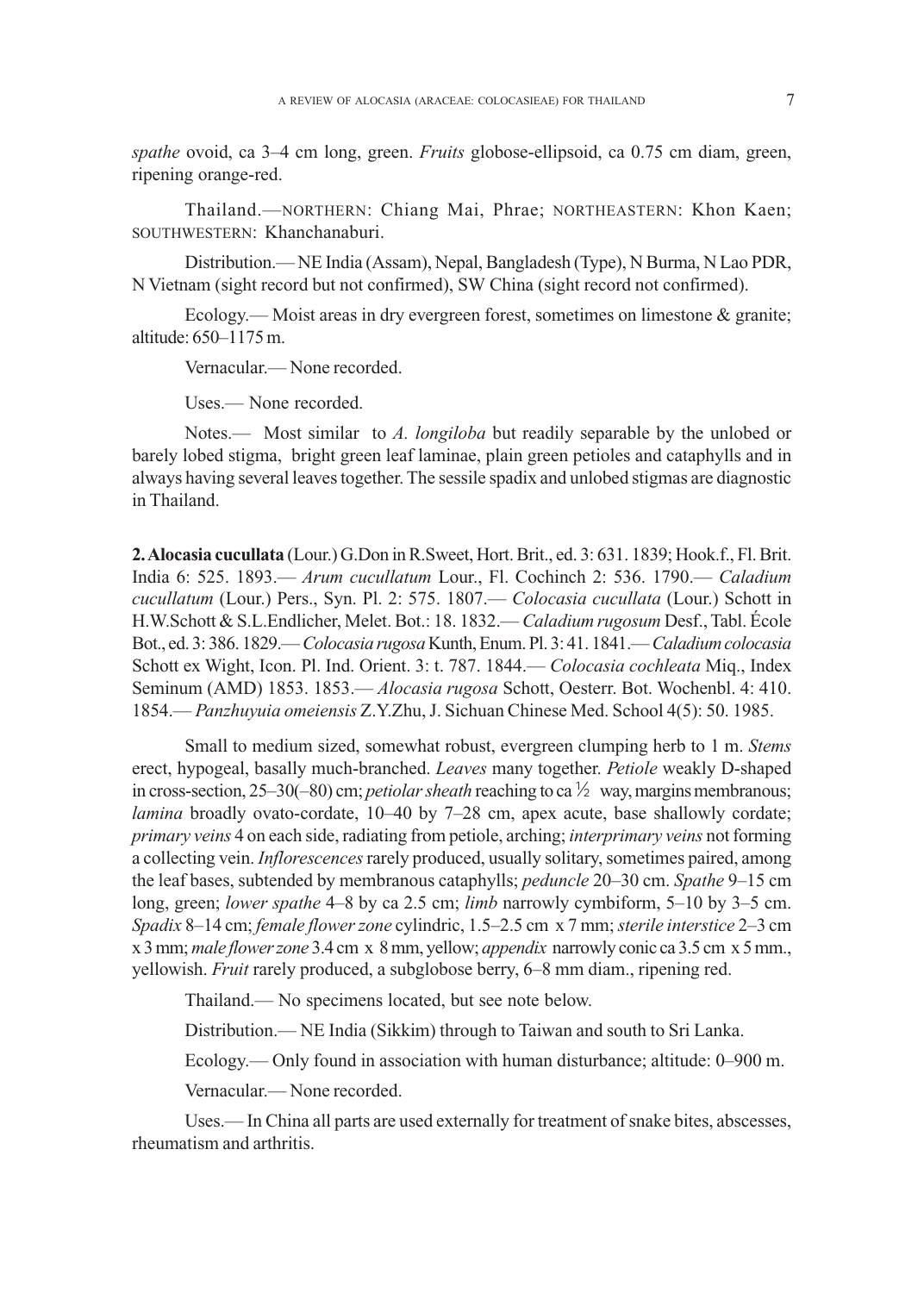Notes.— Very often cultivated in Thailand, most frequently seen as an ornamental in pots in temples and rural villages. In Lao PDR an important 'totem' plant in hilltribe villages. Never encountered in the wild away from human disturbance. See further notes under *A. macrorrhizos*.

The inflorescence description above is compiled from very poorly preserved material from Vietnam, hence it is incomplete with regard to floral details.

# **3. Alocasia hypnosa** J.T.Yin, Y.H.Wang & Z.F.Yu, Ann. Bot. Fennici 42: 395. 2005. Fig. 2A–B.

Terrestrial or lithophytic, seasonally dormant herbs to 100 cm tall. *Stem* erect or tuber-like rhizome with numerous stolons and tubercles; *rhizome* 10 cm by 13.5 cm in diam.; *stolons* numerous per plant, simple, trailing horizontally or pendent, 56–110 cm long, pale green, internodes cylindric, 5.5 cm long, to 1cm diam., with light green cataphylls and tubercles produced terminally; *tubercles* to 4 cm by 3 cm in diam. *Leaves* 3–6 per plant. *Petiole* terete, to 104 cm by 3–7.5 cm diam., light greenish, glossy; *petiolar sheath* to 50 cm long, membranous; *lamina* triangular-sagittate, up 82 cm by 64 cm; basal lobes naked in the sinus, membranaceous, glossy bright green; *primary lateral veins* pinnate, 8 pairs per side, conspicuous; *interprimary veins* forming a feeble collecting vein. *Inflorescences* 2–3 together, appearing with leaves. *Peduncle* cylindrical, to 90 cm long, pale green. *Spathe* to 28 cm long, constricted between lower convolute part and limb; *lower spathe* fusiform, ca 6.5 cm by 3 cm diam., green; *limb* oblong-lanceolate, to 24 cm by 20 cm (flattened), fornicate, purple-pink, erect at anthesis, later flopping forwards, thence deliquescent. *Spadix* sessile, shorter than spathe; *female flower zone* cylindrical, 1.5 by 2 cm diam.; *ovaries* oblong, 5 mm long, style short, stigma 3–4-lobed; *sterile interstice* cylindrical, 5.5 by 1–1.5cm diam.; *synandrodes* depressed, apex nearly truncate or concave, oblong to ovate; *male zone* cylindrical, ca 3.5 by 2 cm, white; *synandria* 5–6-merous, truncate; *appendix* white, elongateconic, to 16.5 cm long, 2.5 cm diam. *Fruiting spathe* ellipsoid, ca 3 by 2.5 cm. *Fruits* ellipsoid, ca 1.5 by 0.5 cm, green, ripening scarlet.

Thailand.— NORTHERN: Chiang Rai; SOUTHWESTERN: Kanchanaburi.

Distribution.— Lao PDR, S.W. China (Type).

Ecology.— Humid ledges and in exposed areas of forest regrowth and deciduous, bamboo-dominated forest on karst limestone; altitude: 800–970 m.

Vernacular.— None recorded.

Uses.— None recorded.

Notes.— *Alocasia hypnosa* is a remarkable species, both it its vegetative habit (deciduous with long runners) and in the distinctive purple-pink spathes. In habitat the long stolons enable the plants to colonize the near-vertical limestone outcrops that are their preferred habitat.

There is a possibility that *Arum montana* Roxb. (= *Alocasia montana* (Roxb.) Schott) treated by Hay as a synonym of *A. macrorrhizos* (Hay, 1998) is conspecific with and thus has priority over *A. hypnosa*. The colour plate (*Roxburgh drawing no. 248*) that constitutes the type of *Arum montanum* in many respects depicts a plant far more similar to *Alocasia hypnosa* than to *A. macrorrhizos*, especially in the inflorescence being comparatively large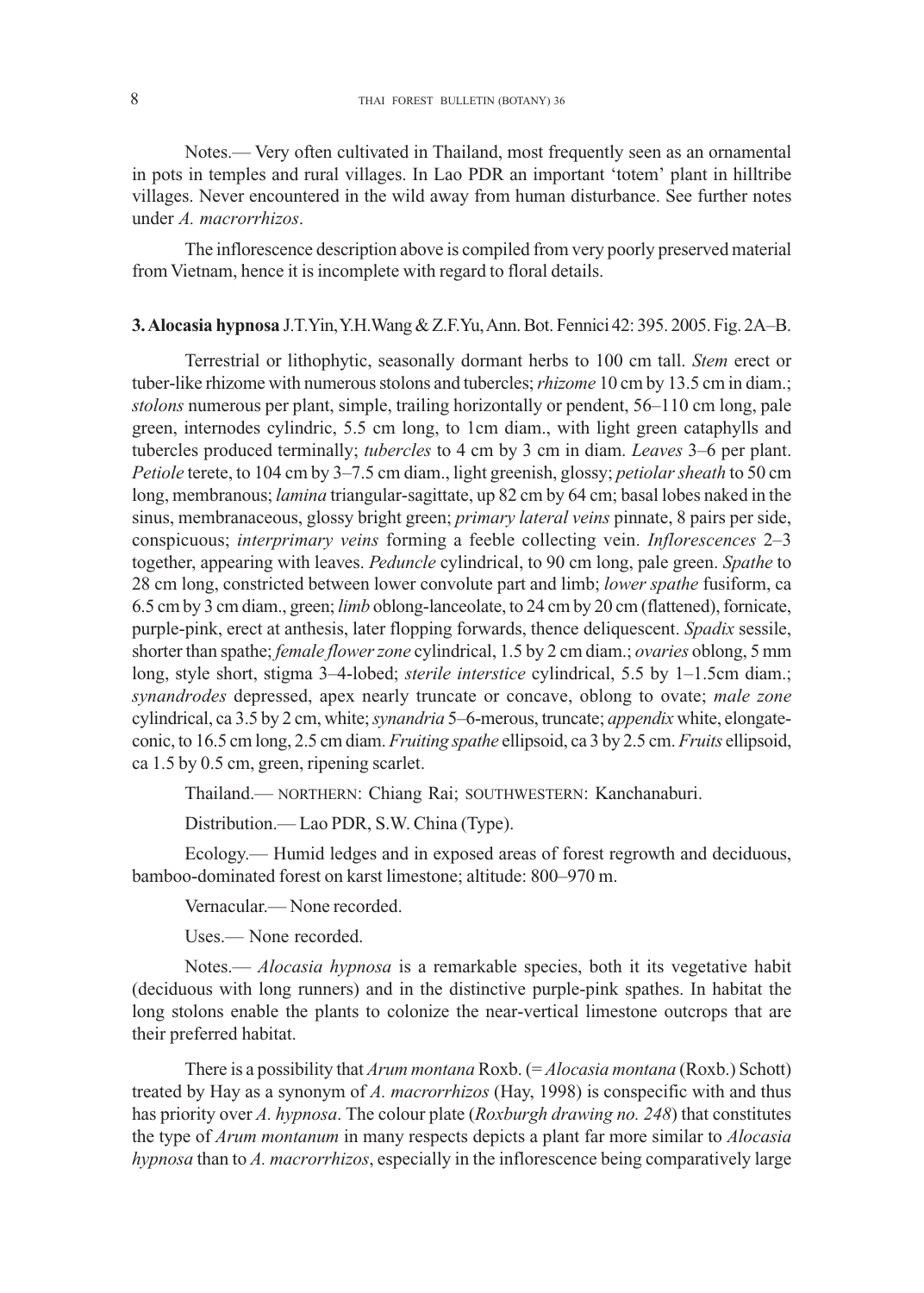compared to the leaf lamina, the pink spathe limb and the representation of elongate stolons arising from a semi-rhizomatous tuber.

**4. Alocasia hypoleuca** P.C. Boyce **sp. nov.**, ab *A. macrorrhizos* et alii speciebus Thailandensibus stature majore, foliis subtus glaucis, spatha intus et plus minusve extus glauca, spadice glaucis et synandrodiis minoribus planis et spadice proportione breviore ( minus partem longitudinis spathe) differt. *Alocasia macrorrhizos* propinquus est sed in habitu caulis erectis non decumbentis et spatha marcescenti distinguitur. Typus: Thailand, SOUTHEASTERN: Chanthaburi, Khao Soi Dao range, road to Ban Tamun, ex. Cult. Forest Herbarium sub. *Boyce* AL-204 , 23 March 2008 (holotype BKF). Fig. 1.

Very large to massive pachycaul evergreen herb to 3 m with clear latex. *Stem* erect to ca 2 m or more, slender and self-supporting, very seldom decumbent. *Leaves* several together, clustered at the tips of stems of larger plants. *Petioles* to 0.75–1 m long, sheathing in lower  $\frac{1}{2} - \frac{1}{2}$ . *Lamina* ovato-sagittate, bluntly triangular in general outline, held more or less erect, ca 100 by 50 cm, light green adaxially, conspicuously glaucous abaxially; *primary lateral veins* on each side of the anterior costa diverging at ca 60º; glands in axils of primary veins on abaxial side distinct; *secondary venation* flush with the lamina , forming poorly defined interprimary collective veins; posterior lobes ca  $\frac{1}{2}$  the length of the anterior, somewhat rotund, naked in the sinus in adult plants, peltate in juveniles. *Inflorescences* paired among the leaf bases, subtended by membranous cataphylls. *Peduncle* barely exceeding the cataphylls at anthesis. *Spathe* ca 24–26cm long, constricted about  $\frac{1}{4}$  of the way from the base; *lower spathe* ovoid, glaucous yellow-green; limb narrowly oblongo-lanceolate, 20– 22 cm long, cowl-like at anthesis, remaining hooded and then marcescent, pale green, conspicuously glaucous internally, less so externally. *Spadix* slightly shorter than the spathe, weakly glaucous, sessile; *female flower zone* ca 3 by 1.5 cm; *ovaries* globose, ca 2.5 mm diam., mid-green, stigma sessile, 3-lobed, the lobes blunt, deeply incised and erect, deep yellow; *sterile interstice* ca 2 times the length of the female zone, white, conspicuously narrowed corresponding to the spathe constriction; *synandrodia* elongated rhombohexagonal, ca 5 by 2 mm, the lower ones prismatic and not connate and thus staminodial, distinctly raised, proximally ivory and slightly glaucous, synandrodes on the main, narrowed part of the interstice white; *male flower zone* cylindric, ca 8 by 1 cm., dirty whitish cream, slightly glaucous; *synandria* 3–5 androus, rhombo-hexagonal, synconnective flat, ca 1 by 2 mm diam.; *appendix* less than  $\frac{1}{3}$  the length of the spadix, very slightly thicker than the male zone at the base, thence tapering, with conspicuous brain-like patterning of longitudinal grooves, pale cream. *Fruiting spathe* ovoid, ca 6–9cm long, green. *Fruits* not observed.

Thailand.— SOUTHEASTERN: Chanthaburi [typus: Khao Soi Dao range, road to Ban Tamun, ex. Cult. Forest Herbarium sub. *Boyce* AL-204 , 23 March 2008 (holotype BKF)].

Distribution. — Endemic.

Ecology. — Dry evergreen forest on granite; altitude ca 500 m.

Vernacular. — None recorded.

Uses. — None recorded.

Notes. — *Alocasia hypoleuca* is evidently closely related to *A. macrorrhizos* but readily distinguished by the very tall, slender, leafless stems that remain self supporting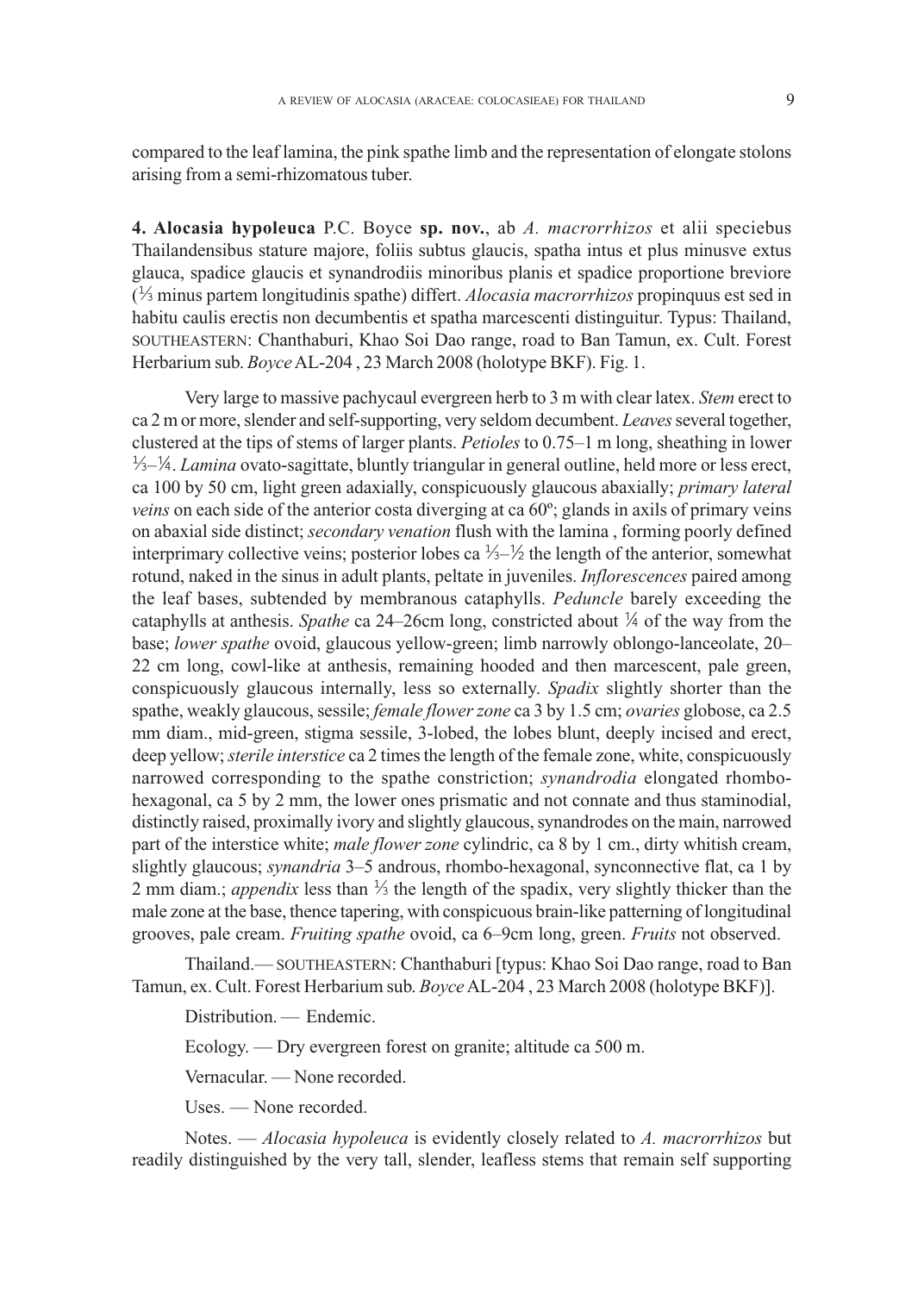

Figure 1. *Alocasia hypoleuca* P.C.Boyce. A. Leaf lamina showing glaucous abaxial surface; B. Mature plants. The naked portion of the stems exceeds 2 m tall; note that the left hand stem hosts a lianescent aroids, *Syngonium podophyllum.* C. Inflorescence at female anthesis. Note the glaucous exterior and particularly interior of the spathe limb. D. Detail of the female flower zone, the suprapistillar staminodes and the sterile interstice clothed with synandrodes. Note that the staminodes and synandrodes are slightly glaucous. E. Detail of the upper sterile interstice and the lower part of the male flower zone. F. Detail of the male flower zone and the appendix. Note the longitudinal grooves of the appendix giving a brain-like pattern. G. Semimature infructescence with spathe limb dry and persisting. Later the spathe limb will become marcescent.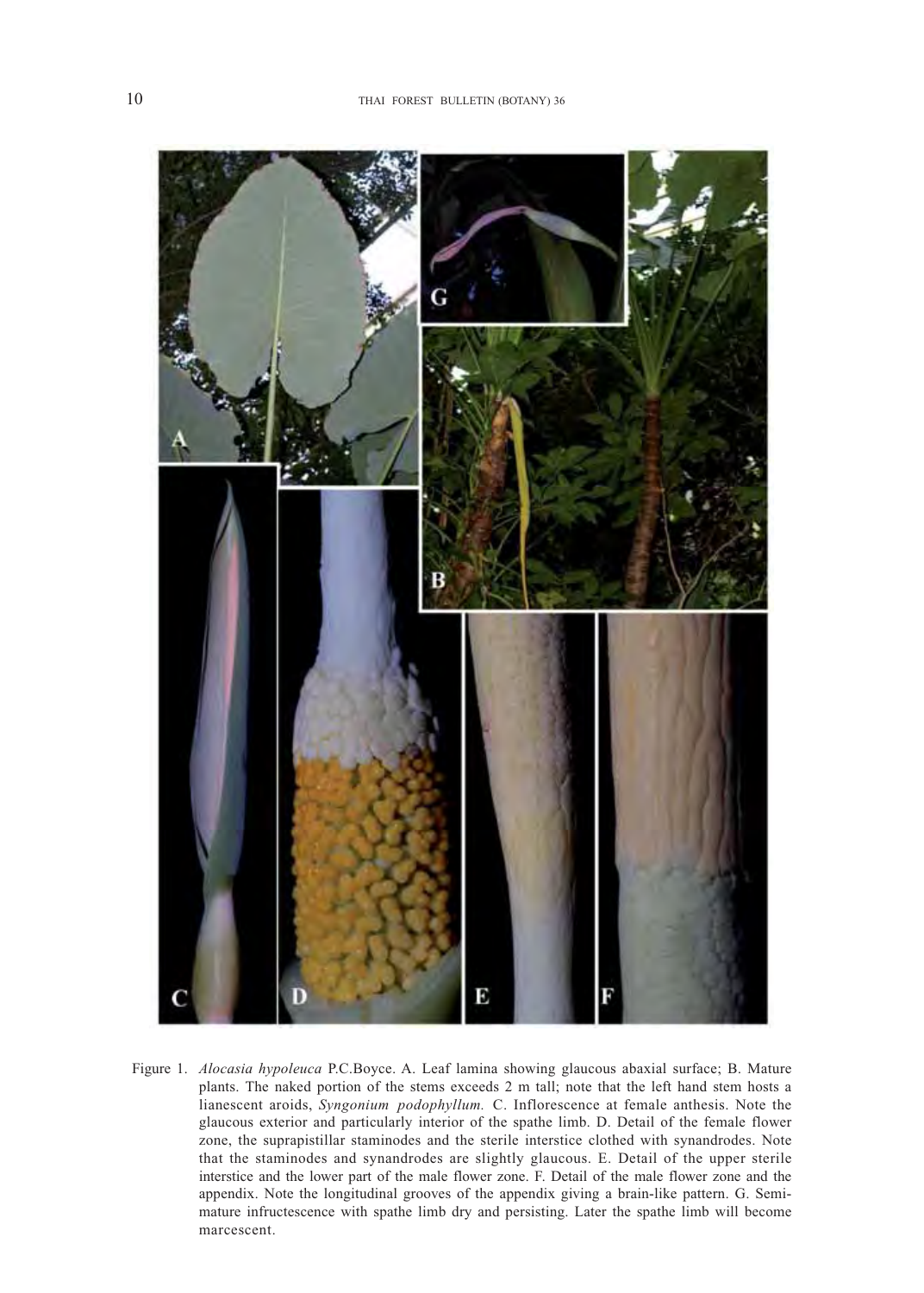

Figure 2. *Alocasia hypnosa*: A. Inflorescence, side view; B. Inflorescence front view. *Alocasia perakensis*: C. Whole plant in early fruit with one emerging new inflorescence; D. Inflorescence at male anthesis. Images © Rachun Pooma, Forest Herbarium. Used with permission.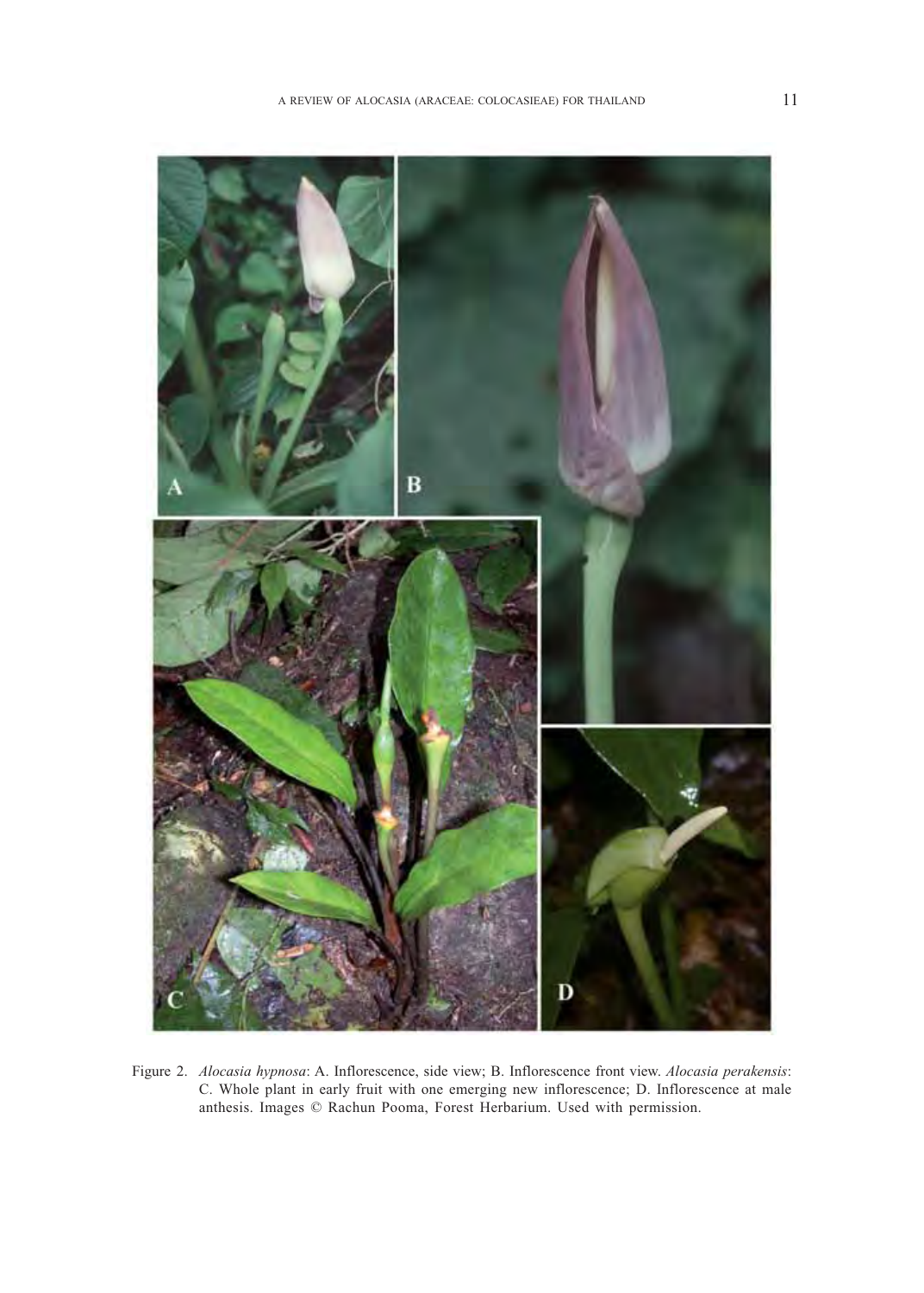long after stems of similar length would be decumbent in *A. macrorrhizos*, the leaves conspicuously glaucous abaxially, the spathe limb internally and to an extent externally glaucous, the much more numerous and smaller synandria (ca 1 mm diam) with flat (not convex) synconnectives, the proportionately shorter (less than  $\frac{1}{2}$  spadix length) appendix and the deeply cleft, erect stigma lobes. The spathe is marcescent into fruiting (*vs.* deliquescent).

*Alocasia hypoleuca* has potential as a landscaping ornamental, and would make an excellent candidate for *ex situ* conservation (in a broad sense) through the medium of ornamental horticulture sustained by tissue culture.

**5. Alocasia longiloba** Miq., Fl. Ned. Ind. 3: 207. 1856 Hook.f., Fl. Brit. India 6: 527. 1893; Ridley, Fl. Malay Penins. 5: 97 (sub. *A. denudata*). 1925; Gagnepain in H.Lecomte, Fl. Indo-Chine 6: 1147. 1942; Hay, Gard. Bull. Singapore 50: 299. 1998.— *Alocasia cuspidata* Engl., Bot. Jahrb. Syst. 25: 25. 1898.— *Alocasia amabilis* W.Bull, Cat. 143: 9. 1878.— *Alocasia Caladium veitchii* Lindl., Gard. Chron. 1859: 740. 1859.— *Alocasia veitchii* (Lindl.) Schott, Ann. Mus. Bot. Lugduno-Batavi 1: 125. 1863.— *Alocasia lowii* var. *veitchii* (Lindl.) Engl. in A.L.P.de Candolle & A.C.P.de Candolle, Monogr. Phan. 2: 508. 1879.— *Alocasia amabilis* W. Bull, Retail List 143: 9. 1878. *cochinchensis* Pierre ex Engl. & K.Krause in H.G.A.Engler, Pflanzenr., 4. 23E: 103. 1920.—

Small to usually robust, evergreen to sometimes seasonally dormant terrestrial (occasionally lithophytic) herbs to 150 cm tall. *Stem* rhizomatous, generally elongate, erect to decumbent, often completely exposed, sometimes swollen and sub-tuberous, ca 8–60 by 2–8cm diam., usually bearing remains of old leaf bases and cataphylls. *Leaves* often solitary, occasionally up to 3 together, subtended by conspicuous lanceolate paperymembranaceoous often purplish-tessellate cataphylls degrading to papery fibres. *Petioles* terete ca 30–120 cm long, sheathing in the lower ca  $\frac{1}{4}$  or less, glabrous, purple-brown to pink to green, often strikingly obliquely mottled chocolate brown. *Lamina* pendent, hastatosagittate, rather narrowly triangular, 27–85 by 14–ca 40 cm, dark to very dark green, usually with the major venation grey-green adaxially, and abaxial surface either green or flushed purple, posterior lobes peltate for (5–)10–30% of their length, acute; anterior costa with 4– 8 primary lateral veins on each side, the proximal ones diverging at ca 60–100°; axillary glands conspicuous abaxially; *secondary venation* initially widely spreading, then deflected towards the margin; *interprimary collective* veins weakly formed and zig-zag at widely obtuse angles. *Inflorescences* solitary to paired, up to 4 pairs in succession without interspersed foliage leaves. *Peduncle* 8–18 cm long, resembling petioles, erect at first, then declinate, elongating and then erect in advanced fruit, subtended by a series of progressively larger cataphylls. *Spathe* 7–17 cm long, abruptly constricted ca 1.5–3.5 cm from the base; *lower spathe* ovoid to subcylindric, green; *limb* lanceolate, canoe-shaped and longitudinally incurved, 5.5–7.5 cm, eventually reflexing after male anthesis, membranous, pale green. *Spadix* somewhat shorter than to subequalling the spathe, ca 6–13 cm long, stipitate, stipe conic, to 5 mm long, whitish; *female flower zone* 1–1.5 cm; *ovaries* subglobose, ca 1.5–2 mm diam., green; stigma subsessile or on a slender style to ca 0.5 mm long, acutely and conspicuously 3–4-lobed, the lobes pointed, more or less spreading, white; *sterile interstice* 7–10 mm, narrower than the fertile zones, corresponding with the spathe constriction; lower *synandrodia* often with incompletely connate staminodes, the rest elongate rhombo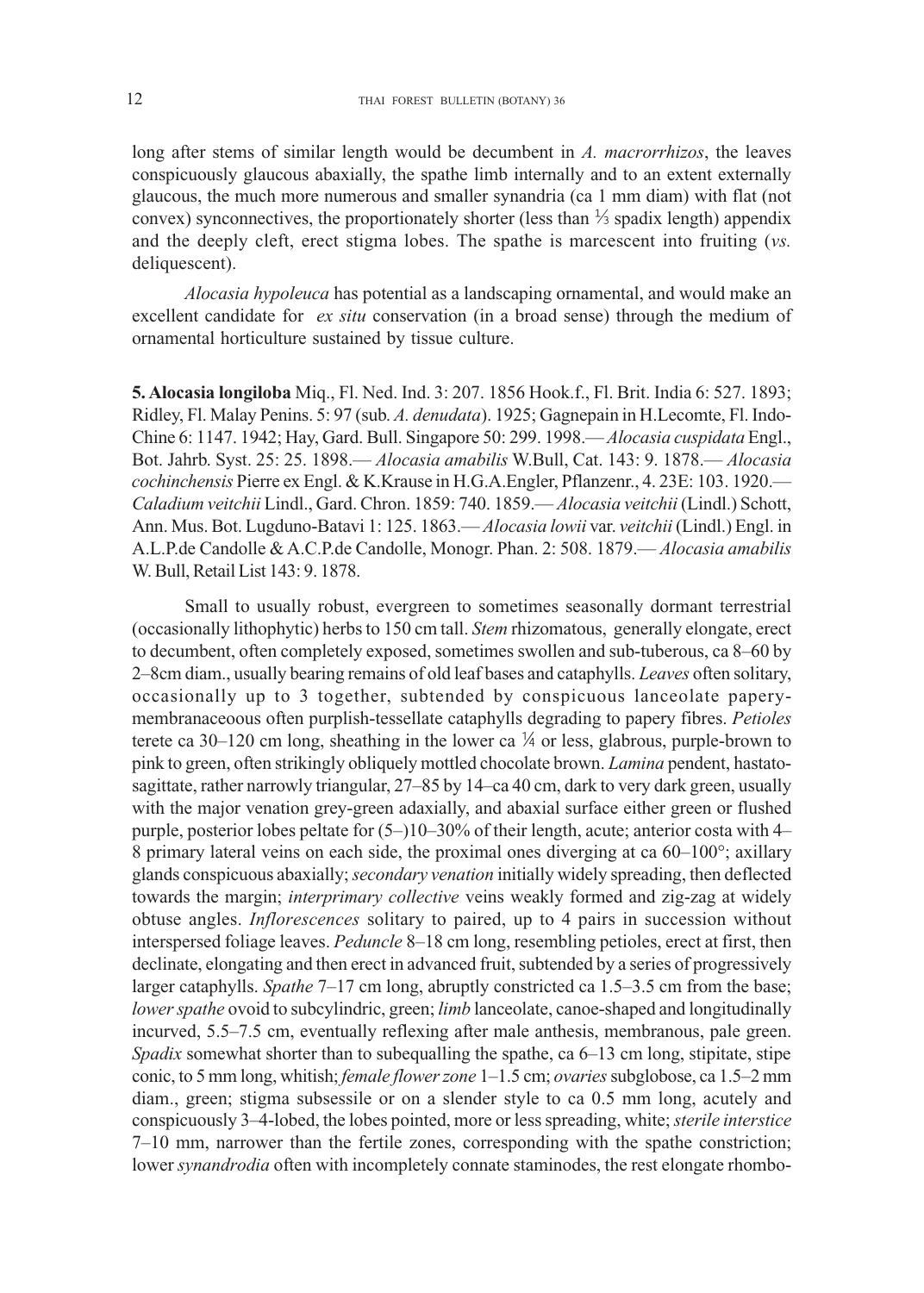hexagonal, flat-topped.; *male flower zone* subcylindric, somewhat tapered at the base, 1.2– 2.5 by 4.5–8 mm, ivory white; *synandria* 4–6-merous, more or less hexagonal, ca 2 mm diam.; *appendix* 3.5–9 cm long, about the same thickness as the male zone, demarcated from it by a faint constriction, subcylindric, distally gradually tapering to a point, very pale orange to bright yellow. *Fruiting spathe* ovoid, ca 4–7 cm long, glossy green. *Fruits* globose-ellipsoid, ca 1.5 by 0.75 cm, green, ripening orange-red.

Thailand.— EASTERN: Nakhon Ratchasima; CENTRAL: Nakhon Nayok; SOUTHEASTERN: Prachin Buri, Chanthaburi, Trat; PENINSULAR: Songkhla, Narathiwat.

Distribution.— Cambodia, Lao PDR, S Vietnam north to S.W. China, south to Peninsular Malaysia, Sumatra, Borneo, Java (Type) and Sulawesi.

Ecology.— Rainforest and regrowth understorey, in swampy areas and well drained slopes, occasionaly on rocks; altitude: 0–500 m.

Vernacular.— None recorded.

Uses.— None recorded.

Notes.— This species is very widespread. In Borneo and Peninsular Malaysia it intergrades with *A. lowii*, which typically has broader leaf blades and is generally lithophytic on limestone.

**6. Alocasia macrorrhizos** (L.) G.Don in R.Sweet, Hort. Brit., ed. 3: 631. 1839; Hook.f., Fl. Brit. India 6: 526. 1893; Ridley, Fl. Malay Penins. 5: 99. 1925; Gagnepain in H.Lecomte, Fl. Indo-Chine 6: 1145. 1942; Hay, Gard. Bull. Singapore 50: 283. 1998 — *Arum macrorrhizos* L., Sp. Pl. 965. 1753.— *Colocasia macrorrhiza* (L.) Schott in Schott & Endlicher, Melet. Bot. 1: 18. 1832.— *Arum indicum* Lour., Fl. Cochinch. 2: 536. 1790.— *Colocasia indica* (Lour.) Kunth, Enum. Pl. 3: 39. 1841.— Alocasia indica (Lour.) Spach, Hist. Nat. Vég. 12: 47. 1846.

Massive *pachycaul evergreen herb* to 4 m with slightly milky latex. *Stem* erect to ca 1.5 m, thence decumbent. *Leaves* several to rather many together, clustered at the tips of stems of larger plants. *Petioles* to 1.3 m long, sheathing in lower  $\frac{1}{2}$ - $\frac{1}{2}$ ; *lamina* ovatosagittate, bluntly triangular in general outline, to 120 by 50 cm, held more or less erect, margin entire to very slightly sinuous, concolorous light green on both surfaces; *primary lateral veins* ca 9 on each side of the anterior costa, diverging at ca 60º; glands in axils of primary veins on abaxial side distinct; *secondary venation* flush with the lamina or but slightly raised abaxially, not forming interprimary collective veins or these only poorly defined; posterior lobes ca  $\frac{1}{2}$  the length of the anterior, somewhat rotund, often overlapping, naked in the sinus in adult plants, weakly peltate in juveniles. *Inflorescences* paired among the leaf bases, subtended by membranous cataphylls. *Peduncle* barely exceeding the cataphylls at anthesis; *spathe* ca 13–35 cm long, constricted about 1/6th of the way from the base; *lower spathe* green, ovoid; *limb* broadly oblong-lanceolate, ca 10.5–29 cm long, cowl-like at anthesis, later reflexed, then deliquescent, membranous, pale yellow. *Spadix* slightly shorter than the spathe, shortly stipitate; *female flower zone* coniccylindric, 1–2 by ca 1.5 cm diam.; *ovaries* pale green, ca 3 mm diam.; stigma sessile, 3–5 lobed, the lobes conic, yellow; *sterile interstice* slightly shorter than to equalling the female zone, whitish, very slightly narrowed corresponding to the spathe constriction; *synandrodia* rhombo-hexagonal, ca 2.5 mm diam., lower ones paler, incompletely connate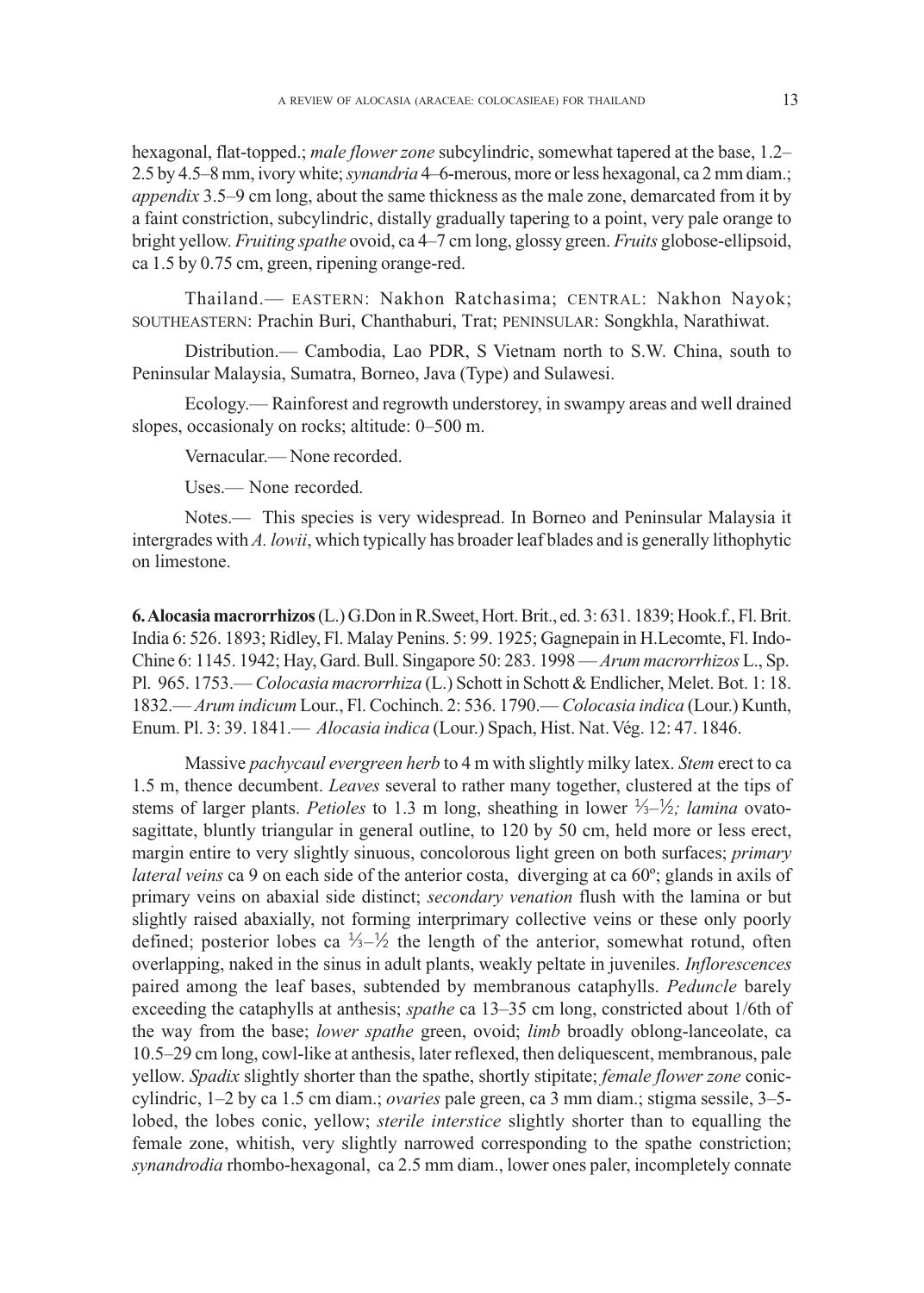or with a central hole, the upper ones resembling synandria; *male flower zone* cylindric, ca 3–7 cm long, ca 2 cm diam., whitish; *synandria* 5–9-merous, rhombohexagonal, convextopped due to cap-forming synconnective, ca 2 mm diam.; *appendix* slightly thicker than the male zone at the base, thence tapering, equalling to considerably exceeding half the length of the spadix, yellowish. *Fruiting spathe* oblong-ellipsoid, ca 8 cm long, green. *Fruits* ellipsoid, ca 12 by 8 mm, ripening scarlet.

Thailand.— PENINSULAR: Phuket. See note below.

Distribution.— Indomalesia to Oceania. It is not clear where, if anywhere, this species occurs wild. It has evidently been prehistorically distributed widely in tropical Asia as a subsistence crop and is now pantropical by introduction as an ornamental

Ecology.— Roadside ditches, margins of wet fields, frequently cultivated as an ornamental in a number of selected forms; altitude: 0–500 m.

Vernacular.— None recorded.

Uses.— Stems formerly used as a subsistence crop in times of famine.

Notes.— Together with *Alocasia cucullata* this is the commonest aroid in Thailand, yet there are almost no collections in herbaria, probably because being so common and also difficult to voucher it is routinely ignored by fieldworkers.

*Alocasia macrorrhizos* is never encountered in the wild but is always closely associated with human settlement. Arguably both *Alocasia macrorrhizos* and *A.cucullata* are cultigens.

A number of ornamental varieties have been recognised, which were discussed by Furtado (1941).

**7. Alocasia navicularis** (K.Koch & C.D.Bouché) K.Koch & C.D.Bouché, Index Seminum (B) 1855(App.): 2. 1855. Hook.f., Fl. Brit. India 6: 524. 1893.— *Colocasia navicularis* K.Koch & C.D.Bouche, Index Seminum (B) 1853: 13: 1853. ´

Massive *pachycaul evergreen herb* to 1.5 m with milky latex. *Stem* erect to decumbent. *Leaves* several together, clustered at the tips of stems of larger plants. *Petiole* to 1.5 m long; petiolar sheath margins membranous; *lamina* peltate, cordato-ovate, 130 by 120 cm, apex short acuminate; *primary lateral veins* 9–12 on each side. *Inflorescences* 2–3 together among the leaf bases. *Peduncle* 40–45 cm, stout, much exceeding the cataphylls at anthesis. *Spathe* ca 10–20 cm long, constricted about 1/6th of the way from the base; *lower part* green, ovoid; *limb* broadly oblong-lanceolate, 18–15 by 4–8 cm, cowl-like at anthesis, dark yellow. *Spadix* shorter than the spathe, shortly stipitate; *female flower zone* 1–2 by ca 1.5 cm diam.; *ovaries* mid-green, ca 3 mm diam.; stigma sessile, 3–4-lobed, the lobes blunt, pale green. *Sterile interstice* equalling the male zone, ivory, narrowed corresponding to the spathe constriction; *synandrodia* rhombo-hexagonal, ca 2.5 mm diam., whitish, stained purple; *male flower zone* cylindric, ca 3–4 cm by 1.5 cm diam., white; *synandria* rhombohexagonal, convex-topped due to cap-forming synconnective, ca 1.5 mm diam.; *appendix* elongate-conic, 3–4 by 1–2 cm, equalling  $\frac{1}{3}$  length of the spadix, about the same thickness as the male flower zone at the base, white. *Fruiting spathe* ellipsoid, ca 5–11 cm long. *Fruits* ellipsoid, ca 10 by 6 mm, ripening dark red.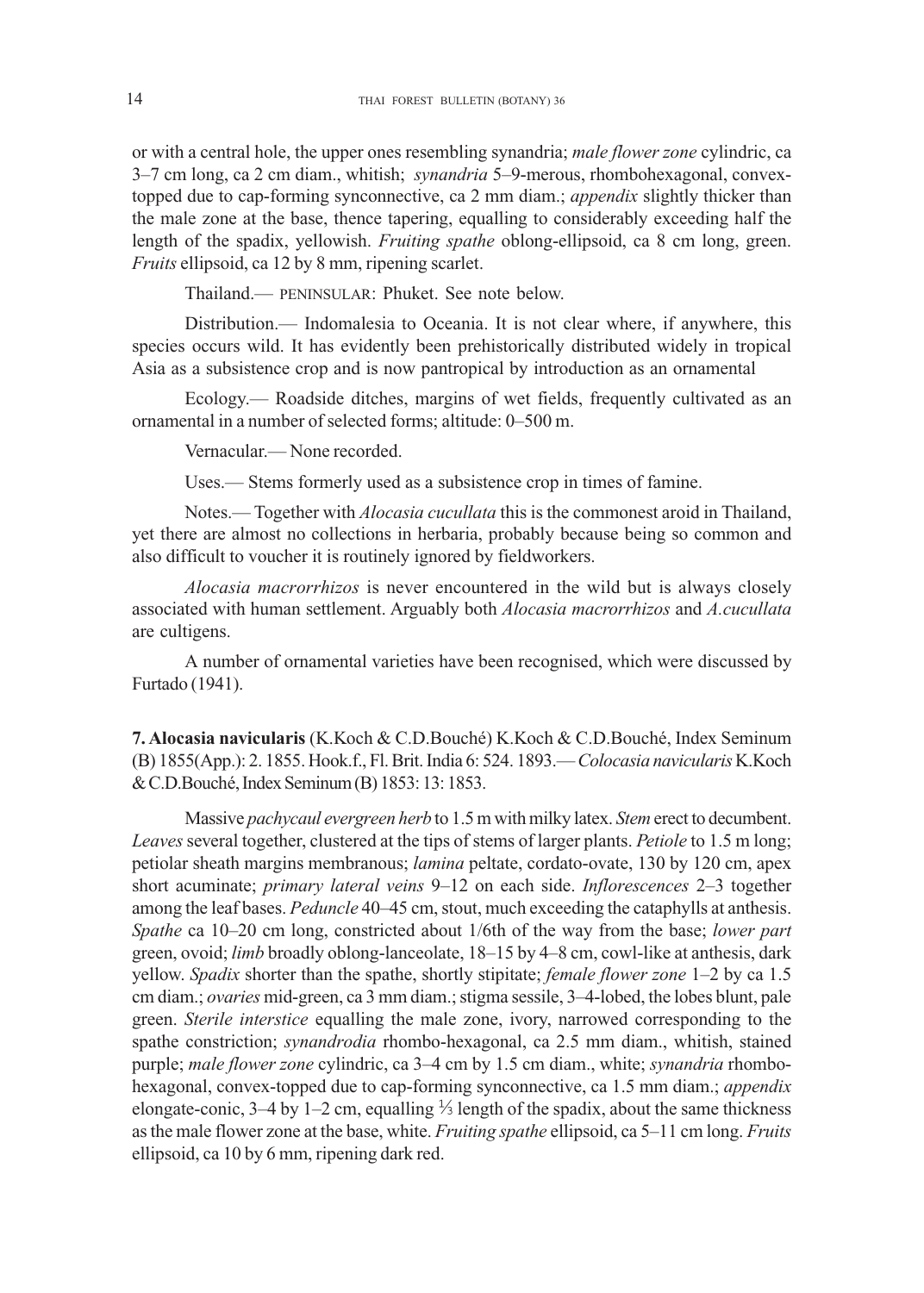Thailand.— NORTHERN: Chiang Mai, Chiang Rai, Nan, Lampang, Tak.

Distribution.— N.E. India (Assam), Nepal, N.Bangladesh, N. Burma, N. Lao PDR, N. Vietnam, S.W. China (not confirmed).

Ecology.— Moist evergreen lower montane forest, sometimes on limestone; altitude: 600–1650 m.

Vernacular.— None recorded.

Uses.— None recorded.

Notes.— *Alocasia navicularis* is a common species in the wild but rather poorly represented in herbaria . It is most similar to *A. odora* but easily distinguished by the dark yellow spathe limb, and in lacking stolons at the base of the stems.

**8. Alocasia odora** (Lindl.) K.Koch, Index Seminum (B) 1854(App.): 2. 1854; Gagnepain in H. Lecomte, Fl. Indo-Chine 6: 1147. 1942.— *Caladium odorum* Lindl., Bot. Reg. 8: t. 641. 1822.— *Arum odorum* (Lindl.) Roxb., Fl. Ind. ed. 1832, 3: 499. 1832.— *Colocasia odora* (Lindl.) Brongn., Nouv. Ann. Mus. Hist. Nat. 3: 145. 1834.— *Alocasia tonkinensis* Engl., Pflanzenr., IV, 23E: 91. 1920.

Massive *pachycaul evergreen herb* to 2.5 m with slightly milky latex. *Stem* erect to decumbent, with short stolons terminating in tubercles arising from the base. *Leaves* several to rather many together, clustered at the tips of stems of larger plants. *Petiole* to 1.5 m long; *petiolar sheath* membranous; *lamina* peltate, cordato-sagittate or cordato-ovate, to 130 by 100 cm, apex short acuminate, base margins undulate; *primary lateral veins* 9–12 on each side; *interprimary veins* forming well-defined interprimary collecting veins. *Inflorescences* 2–3 together among the leaf bases, subtended by membranous cataphylls. *Peduncle* stout, ca 35 cm long, exceeding the cataphylls at anthesis. *Spathe* ca 13–25 cm long, constricted about  $\frac{1}{6}$ <sup>th</sup> of the way from the base; *lower part* ovoid, green; *limb* broadly oblonglanceolate, 10–30 by 4–8 cm, cowl-like at anthesis, later reflexed, then deliquescent, membranous, greenish white. *Spadix* shorter than the spathe, shortly stipitate; *female flower zone* 1–2 by ca 1.5 cm diam.; *ovaries* pale green, ca 3 mm diam.; stigma sessile, weakly 3-lobed, the lobes blunt, pale green; *sterile interstice* equalling the male zone, ivory, very slightly narrowed corresponding to the spathe constriction; *synandrodia* , composed of rhombo-hexagonal, ca 2.5 mm diam.; *male flower zone* cylindric, ca 3–5 cm long, ca 2 cm diam., whitish; *synandria* rhombo-hexagonal, convex-topped due to cap-forming synconnective, ca 1.5 mm diam.; a*ppendix* elongate-conic, 3–5.5 by 1–2 cm, equalling length of the spadix, markedly thicker than the male zone at the base, thence slowly tapering, white. *Fruiting spathe* ca 6 cm long. *Fruits* globose, ca 1 cm diam., ripening scarlet.

Thailand.— SOUTHWESTERN: Kanchanaburi; PENINSULAR: Phuket.

Distribution.— India (Assam) through to SW China, SW Cambodia and east to Japan (Ruykyu Is.).

Ecology.— Primary and secondary tropical rain forests, bamboo-thickets, riverbanks, swamps, sometimes on limestone; altitude: below 1700 m.

Vernacular.— None recorded.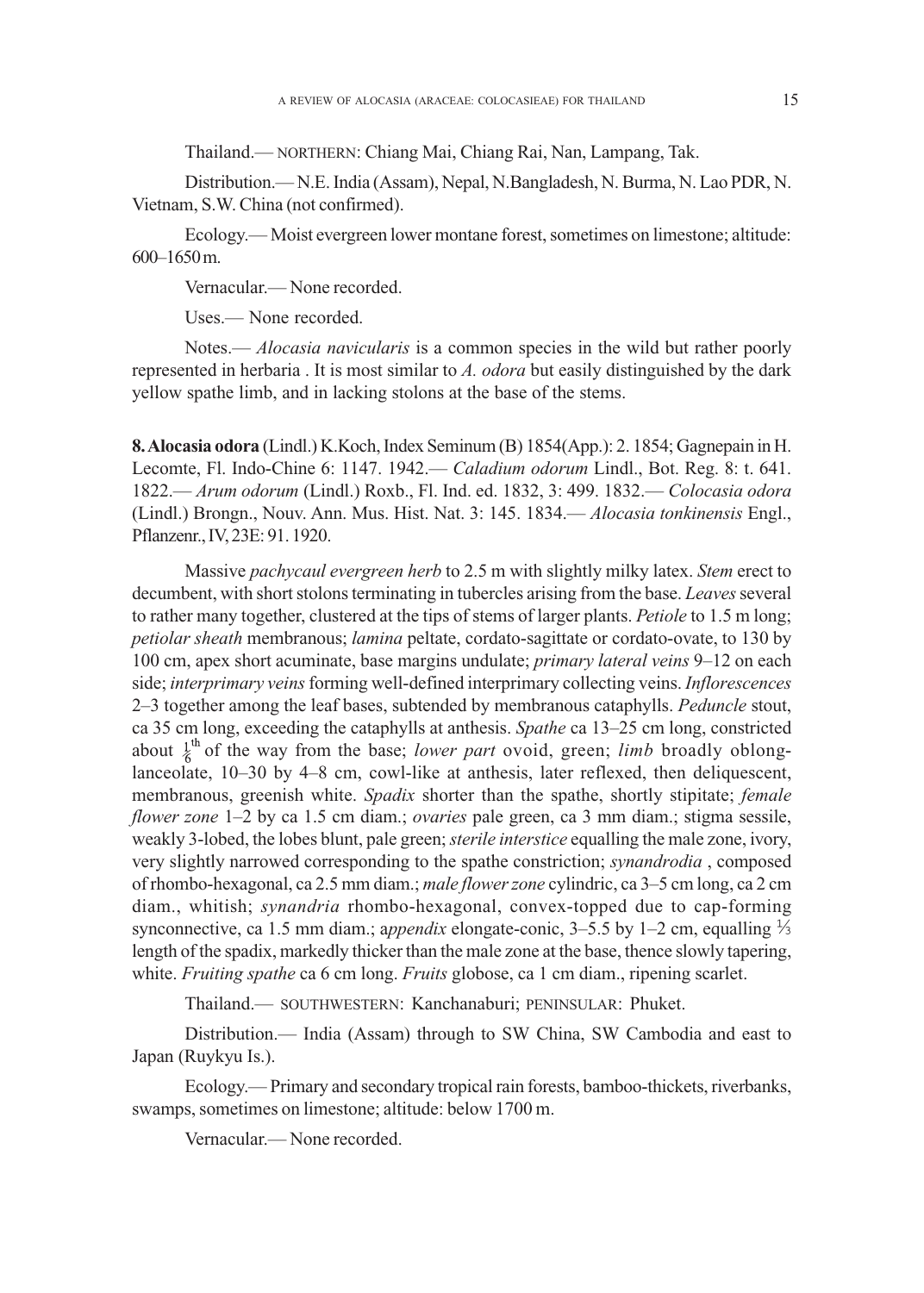Uses.— In China the rhizomes are used for the treatment of stomach ache and abdominal pain, cholera and hernia; externally to treat abscesses, snake or insect bites.

Notes.— *Alocasia odora* is a widespread and common species in the wild but, as with most of the macroherb Araceae is very poorly represented in herbaria due to the difficulty of collecting and preparing an adequate herbarium specimen.

*Alocasia odora* is often confused with *A. macrorrhizos* although as adult plants they are readily distinguished: *A. odora* has peltate leaves and proportionately much shorter spadix appendix. Further, *Alocasia macrorrhizos* never produces stolons from the base of the stems.

# **9. Alocasia perakensis** Hemsl., J. Bot. 25: 205. 1887; Hay, Gard. Bull. Singapore 50: 316. 1998. Fig. 2C–D.

Semi-erect to decumbent, evergreen herb to ca 75 cm tall. *Stem* creeping to decumbent, somewhat elongate. *Leaves* several along the stem, irregularly interspersed with lanceolate cataphylls to 8 cm long drying red-brown. *Petiole* to ca 40 cm long, sheathing in the lower 1/4, grey-green to purple-brown; *lamina* ovate to elliptic, peltate, coriaceous to thickly coriaceous and subsucculent, dark green to grey-green, apex broadly acute, acuminate for ca 1.5 cm, the margin mostly entire, occasionally somewhat sinuous in the lower part; *primary lateral veins* 2–3(–4) on each side of anterior costa. diverging at ca 45°–60°, running to a submarginal vein ca 1 mm from the margin; *secondary venation* not forming interprimary collective veins, mostly inconspicuous, but, like primary venation, adaxially impressed in dry state in thickly coriaceous leaves, posterior lobes completely united except for a shallow retuse notch, rarely with an acute notch to ca 1 cm deep. *Inflorescence* solitary to paired. *Peduncle* about half to subequalling the length of the petiole. *Spathe* ca 6 cm long; *lower spathe* ovoid, ca 3 cm long; *limb* narrowly ovate, ca 3 cm long, at first erect, then reflexed, greenish white. *Spadix* shorter than spathe, ca 5 cm long, stipitate for 4 mm. *Female flower zone* ca 7 mm long; *ovaries* globose, ca 2.5 mm diam. style 1.5 mm long; stigma prominently 2–3-lobed; *sterile interstice* ca 2.5 mm long, a single whorl of synandrodia; *male flower zone* 1.5 cm long, entirely within the lower spathe chamber, conic, ca 8 mm diam. at base narrowing to 5 mm at apex corresponding with spathe constriction; *synandria* 3–5-merous, ca 4 mm diam., more or less hexagonal; *appendix* narrowly cylindric, ca 2.5 cm long, 4 mm diam., deeply grooved, white to yellowish. *Fruiting spathe* ovoid, ca 4 cm long. *Fruit* an ellipsoid berry ca 1 by 0.4 cm, ripening bright red.

Thailand.— PENINSULAR: Yala.

Distribution.— Peninsular Malaysia (Type).

Ecology.— In montane forests, in leaf litter and on rocks; altitude: 1100–1525 m.

Vernacular.— None recorded.

Uses.— None recorded.

Notes. — *Alocasia perakensis* is a new record for Thailand and another example of a link between the aroid flora of the Central Range of Peninsular Malaysia with the mountainous area near Yala; other examples of of southern Thai/Central Range disjunction are *Piptospatha perakensis* (Engl.) Ridl., *Pothos curtisii* Hook.f., *P. kingii* Hook.f. *P. macrocephalus* Scort. ex Hook.f. & *Scindapsus scortechinii* Hook.f.